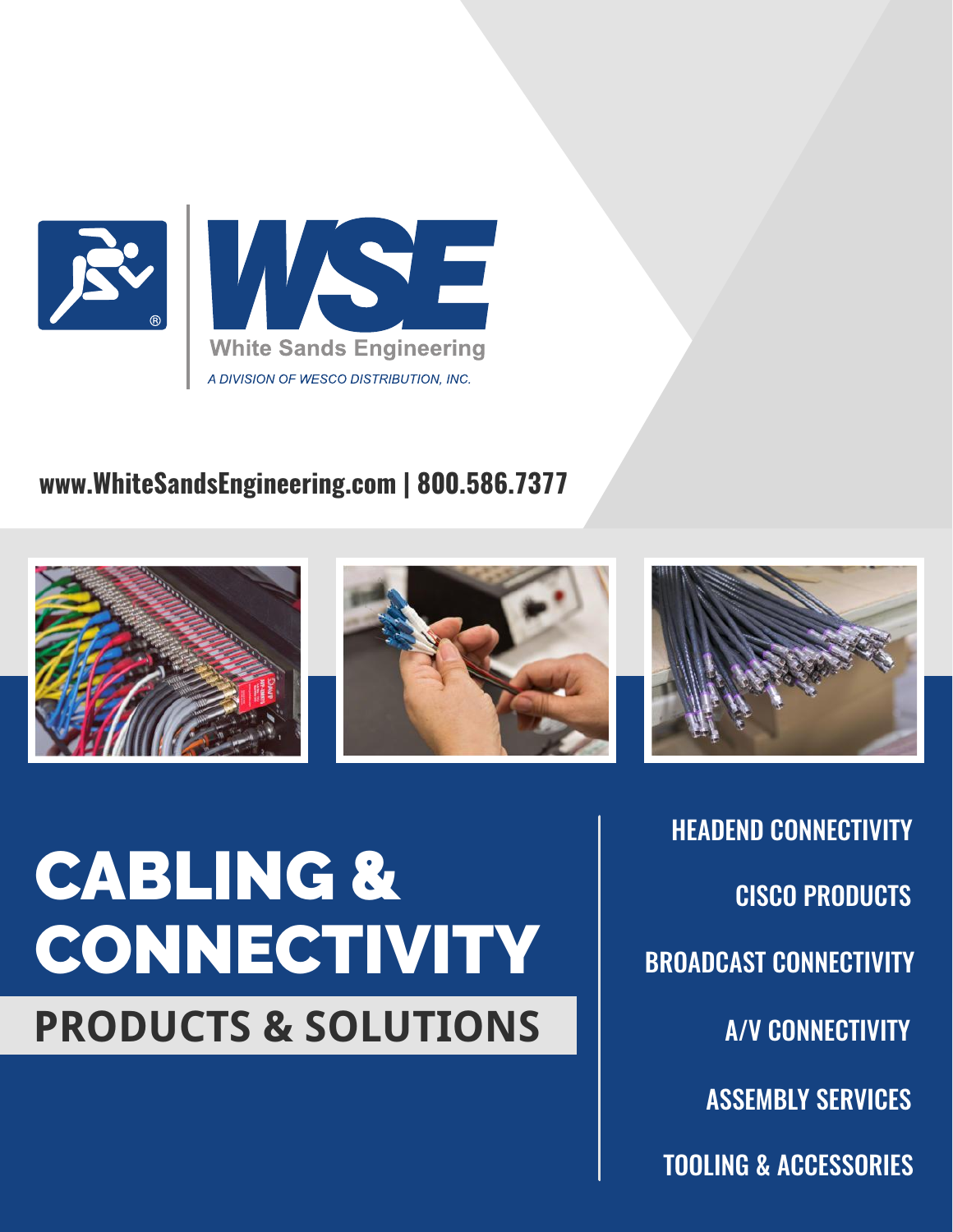#### *Whether you use copper or fiber, WSE has connectors, panels and assemblies to meet your connectivity needs.*

White Sands Engineering, a division of WESCO Distribution, Inc., is the largest manufacturer of custom cable assemblies in the United States.

Our ability to design and manufacture custom connectors, panels, tools and assemblies makes WSE a leader in the connectivity industry and the answer to your cabling and connectivity needs.



From prototype design to full production runs, our engineers can work with your specifications to develop the innovative assembly you need, no matter how complex. And with our ISO certified production lines and exact testing and requirements, we guarantee the highest-quality standards.

### PRODUCT HIGHLIGHTS

- Connectors for Headend, Broadcast & AV
- **Mini-Cable for Headend, Broadcast & AV**
- DOCSIS 3.1 Compliant Quad-Shield Mini Headend Cable and Connectors
- Custom Cable Assembly Services
	- ◆ Jumper Cables
	- $\blacklozenge$  Kits
	- $\blacklozenge$  Racks
	- ◆ Panels
- CISCO Products & Accessories
- ARRIS Products & Accessories
- Custom Manufacturing & Engineering
- Tools & Accessories
- Custom Kitting Capabilities
- **Peroprietary SKUs & Staging Solutions**
- Rack & Stack

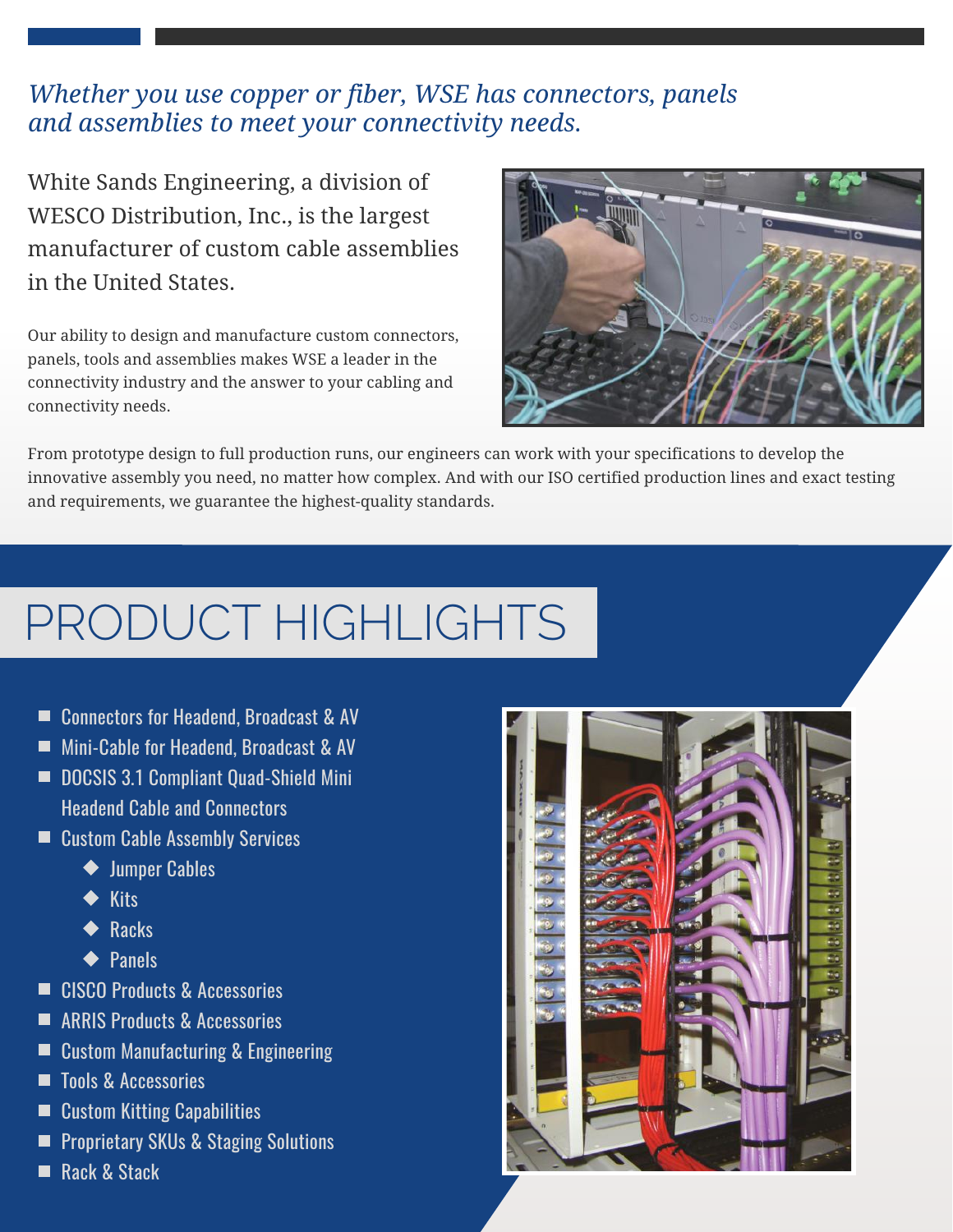

WSE manufactures custom cable assemblies for the broadband, satellite, broadcast, telco and computer industries. We are a proven market leader in kitting capabilities encompassing a wide range of products including self-install kits.

Our specialized line of 75 Ohm, mini RG59 coax connectors feature a laborsaving one piece design and associated 23 AWG precision video cables. We also supply the tools and accessories to facilitate field installations.







### **CUSTOM OR IN STOCK INDUSTRIES SERVED**

While we stock many frequently used cable and connector products, if it's not in stock we will work with you to design and manufacture products for your specific application. We can manufacture over 500,000 assemblies per month in our 54,000 square foot facility.

WSE's knowledgeable staff will make recommendations with regard to design, source, material, and packaging of any assembly or kit needs you may have.

**Our commitment to quality manufacturing coupled with our high volume and quick turn production capability gives us an advantage in delivering custom solutions.**

- Broadband
- **Satellite**
- Broadcast
- **Telecom**
- **Home Theater**
- Security
- **Defense**
- **OEM**